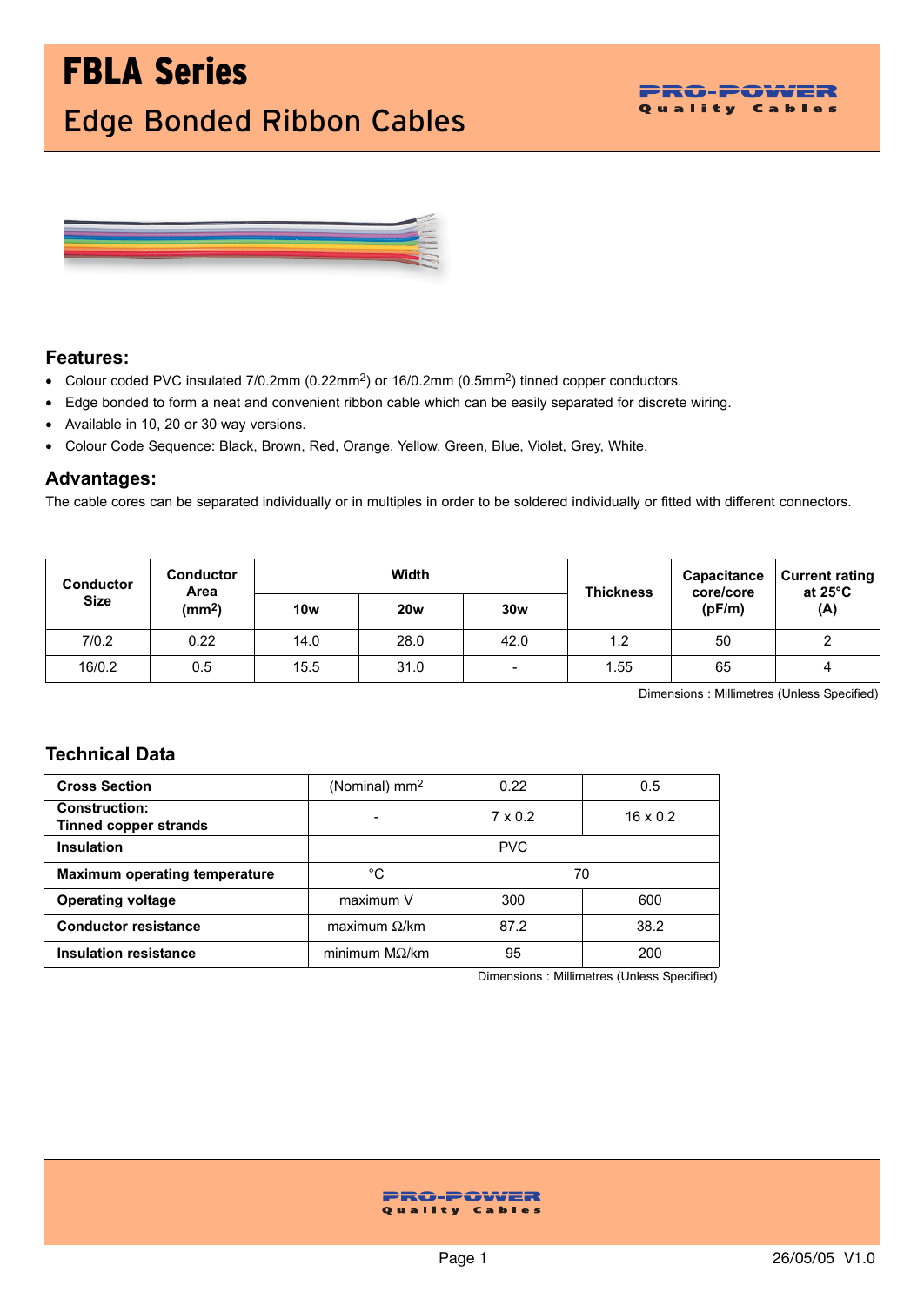# **Specifications**

| <b>Conductor Size</b> | <b>Number of Ways</b> | <b>Reel Length</b><br>(m) | <b>Part Number</b> |
|-----------------------|-----------------------|---------------------------|--------------------|
|                       |                       | 10                        | FBLA10-24-10       |
|                       | 10                    | 25                        | FBLA10-24-25       |
|                       |                       | 50                        | FBLA10-24-50       |
| 7/0.2                 |                       | 10                        | FBLA20-24-10       |
|                       | 20<br>30              | 25                        | FBLA20-24-25       |
|                       |                       | 50                        | FBLA20-24-50       |
|                       |                       | 10                        | FBLA30-24-10       |
|                       | 10                    | 25                        | FBLA10-20-25       |
| 16/0.2                | 20                    | 25                        | FBLA20-20-25       |
|                       |                       | 50                        | FBLA20-20-50       |

Dimensions : Millimetres (Unless Specified)

## **Part Number Explanation:**



| <b>Number of Ways</b> | $: 10, 20$ and 30.                   |
|-----------------------|--------------------------------------|
| <b>Conductor size</b> | : $24 = 7/0.2$ and $20 = 16/0.2$ mm. |
| <b>Reel Length</b>    | $: 10, 25$ and 50m.                  |